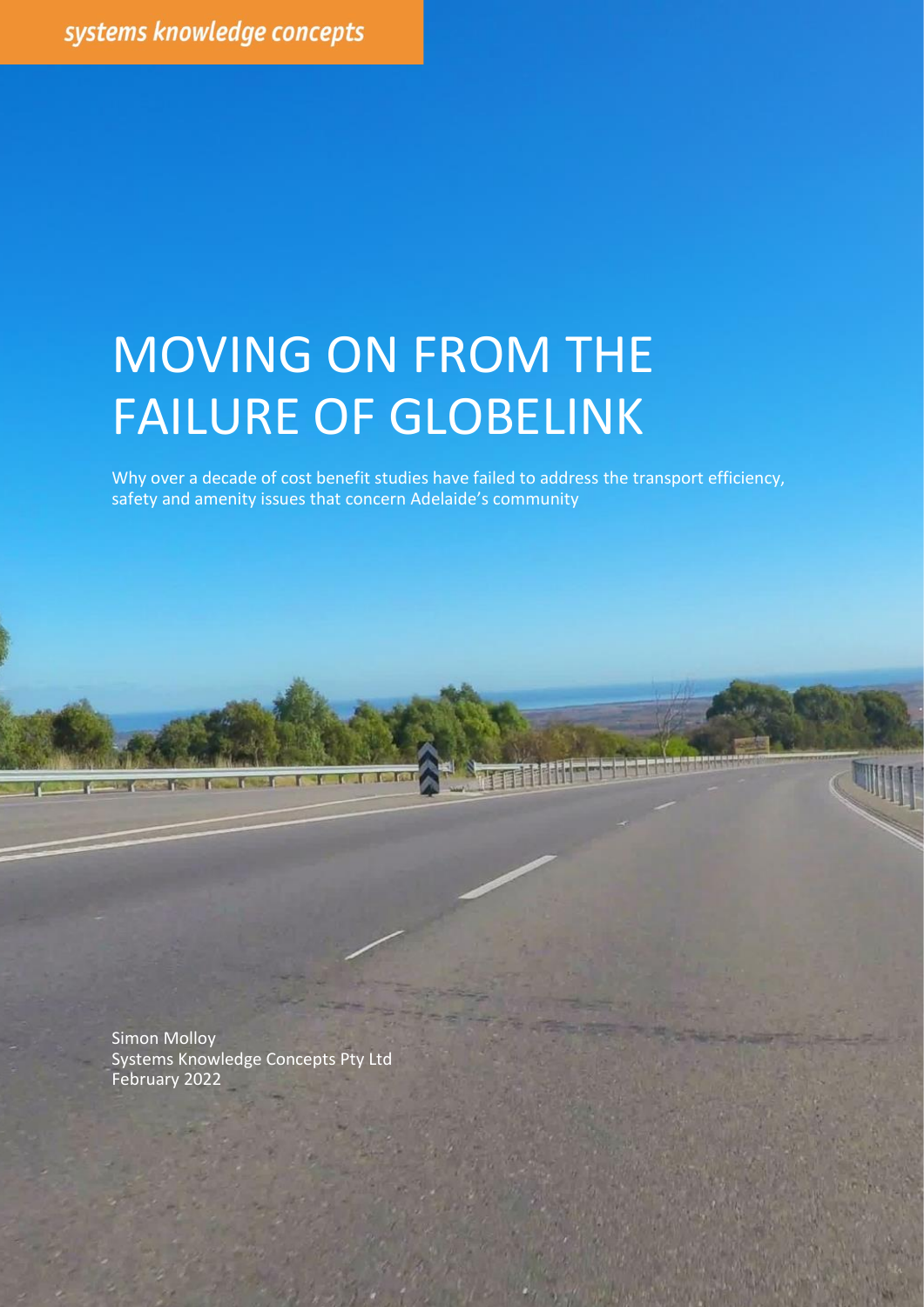# **MOVING ON FROM THE FAILURE OF GLOBELINK**

*Why over a decade of cost benefit studies have failed to address the transport efficiency, safety and amenity issues that concern Adelaide's community* 

This document was prepared on a public interest basis following 20 years of involvement in community discussion regarding a new multi-mode transport corridor to the East of the Mt Lofty Rangers and a broad range of related infrastructure, transport and economic development issues. It reflects the experience and views of the author as informed by numerous contributions from and interactions with the many stakeholders listed in the acknowledgements section below.

Simon Molloy, Director, Systems Knowledge Concepts Pty Ltd February 2022 simon.molloy@skc.net.au www.skc.net.au

Simon Molloy is an independent economic consultant with 30 years' experience. He has consulted to all Australian Governments, to companies and governments throughout the Indopacific, and to international organisations such as ASEAN, APAC, and the International Telecommunication Union.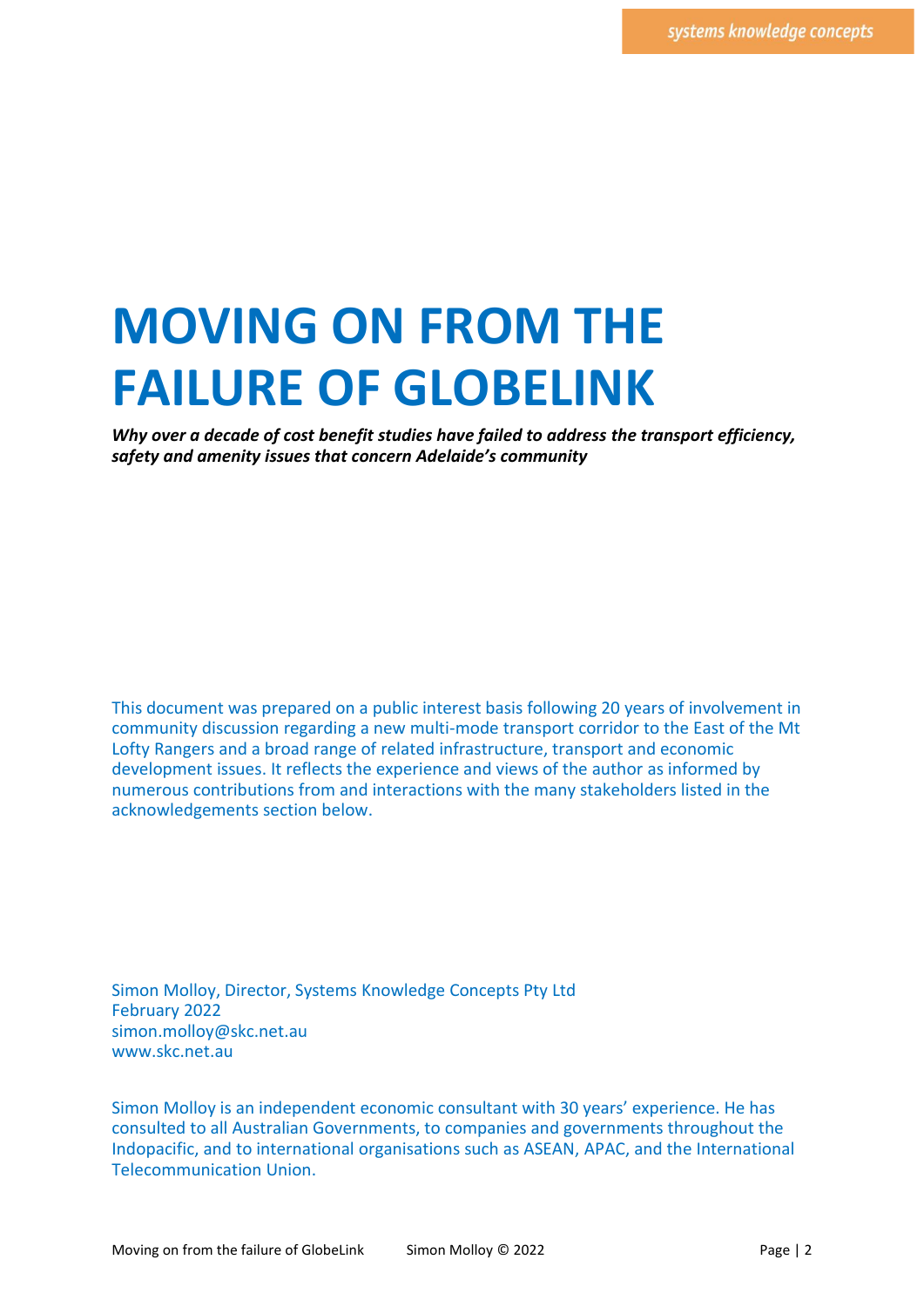# **ACKNOWLEDGMENTS**

Throughout this document, there are frequent references to 'Adelaide's community', 'stakeholders' and 'advocates'. These are not nebulous or tenuous references. The following organisations have, over the past two decades, either directly or indirectly influenced and contributed to the ideas and propositions contained in this document.

#### **Councils**

Mitcham Council, Adelaide Hills Council, Mt Barker Council, Unley Council, The Rural City of Murray Bridge, and the Murraylands and Riverland RDA.

#### **Community organisations**

Blackwood Action Group Inc., Rail Freight Committee, Transport Action Group, Brownhill Creek Association, South Australia Regional Rail, Friends of Belair Line, Friends of Belair, National Park, Kensington Residents Association, Monarto Residents Association, Our Roads SA.

I also acknowledge the significant ongoing contribution of Nicholas Molloy (my brother and Hills resident) who has made an enormous contribution lobbying for a masterplan to guide the rapidly expanding economic development of the Eastern Mount Lofty Ranges (as described in his document ADELAIDE AT THE CROSSROADS, 2016). He has provided key inputs for this document.

#### **DISCLAIMER**

While every effort has been made to obtain accurate information on which to base the conclusions in this paper, it is emphasised that only information in the public domain was available. Information that was unavailable includes details of data sources and calculations for the reports cited in this paper. Given that these reports were undertaken using public funds, it is reasonable such details should be publicly available to enable interested parties to review the relative input data, calculation and analysis. The unavailability of such information may impact of conclusions in this paper in ways that are beyond the control of the author.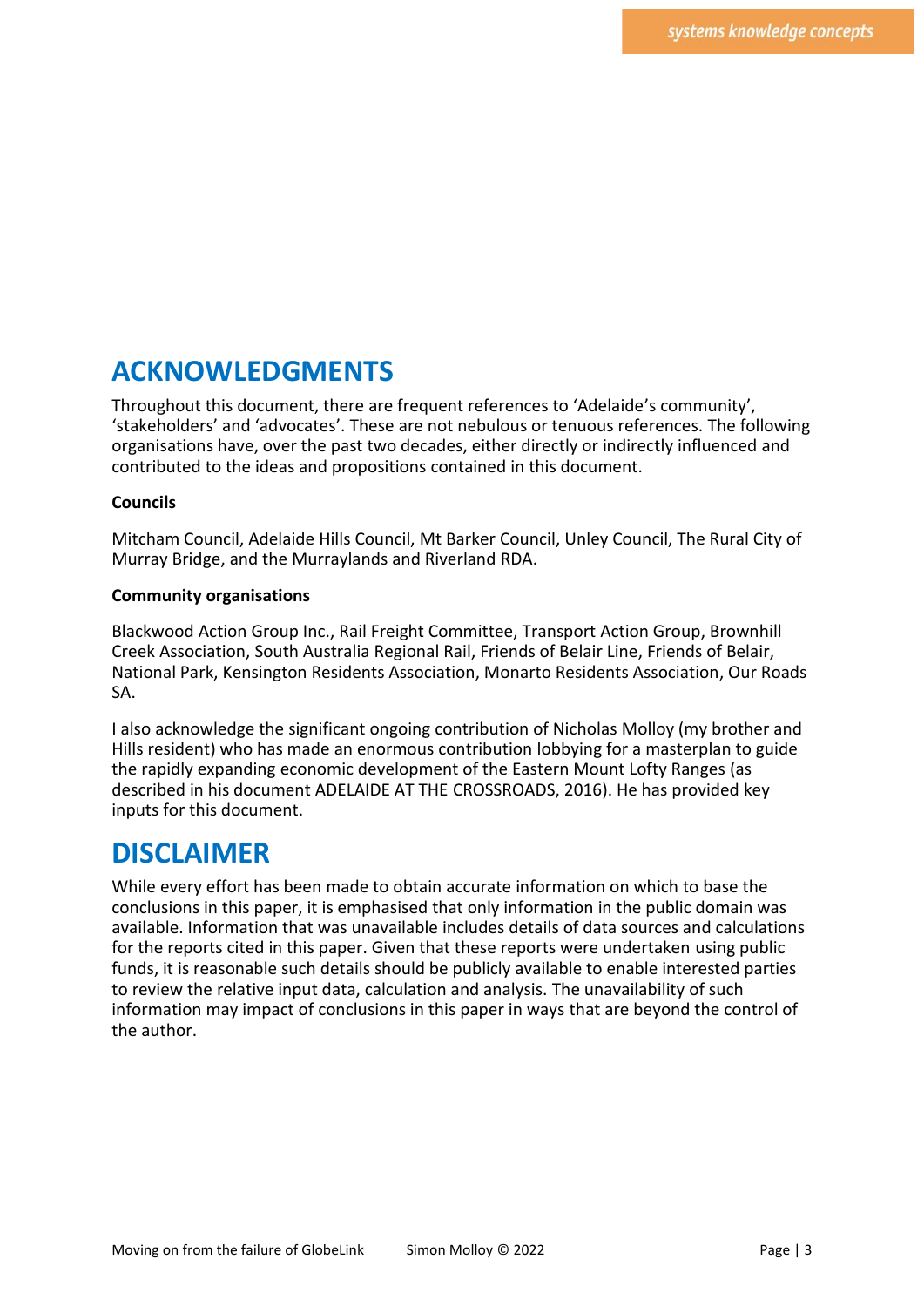# **MOVING ON FROM THE FAILURE OF GLOBELINK The cost benefit disconnect: community and politicians are talking past each other**

Over the past decade, South Australian State Governments have commissioned two major cost benefit studies or 'scoping studies' focusing on transport and infrastructure issues for the Adelaide Hills and the greater Adelaide metropolitan area.

Consultants, GHD, produced the 2010 Adelaide Rail Freight Movements Study<sup>1</sup> which rejected all five proposed infrastructure options as uneconomic. The 2019 GLOBELINK Scoping Study by KPMG<sup>2</sup>, similarly, rejected all the options that were considered and Premier Marshall's pre-election, transformative vision for the State was abandoned.

These negative cost benefit results left many Adelaide residents in a quandary. Their own experience and concerns tell them that the transport status quo generates significant congestion, inefficiency and dis-amenity, and the prognosis is for conditions to rapidly further deteriorate.

This perception suggests to them that substantial benefits would be realised from better transport infrastructure and services, and that it is inevitable that investments must be made sooner rather than later as the demands on existing infrastructure inexorably grow. This position is supported by local governments.



But, repeatedly, what are presented to the public as comprehensive cost benefit investigations, say otherwise – that the costs of infrastructure investments outweigh the

<sup>1</sup> Rail Freight Movements Study Final Report June 2010, GHD Pty Ltd, Department of Infrastructure, Transport, Regional Development & Local Government Adelaide

<sup>&</sup>lt;sup>2</sup> GLOBELINK Scoping Study Report, Business Case – Stages 1 and 2, 2019, KPMG for Department of Planning, Transport and Infrastructure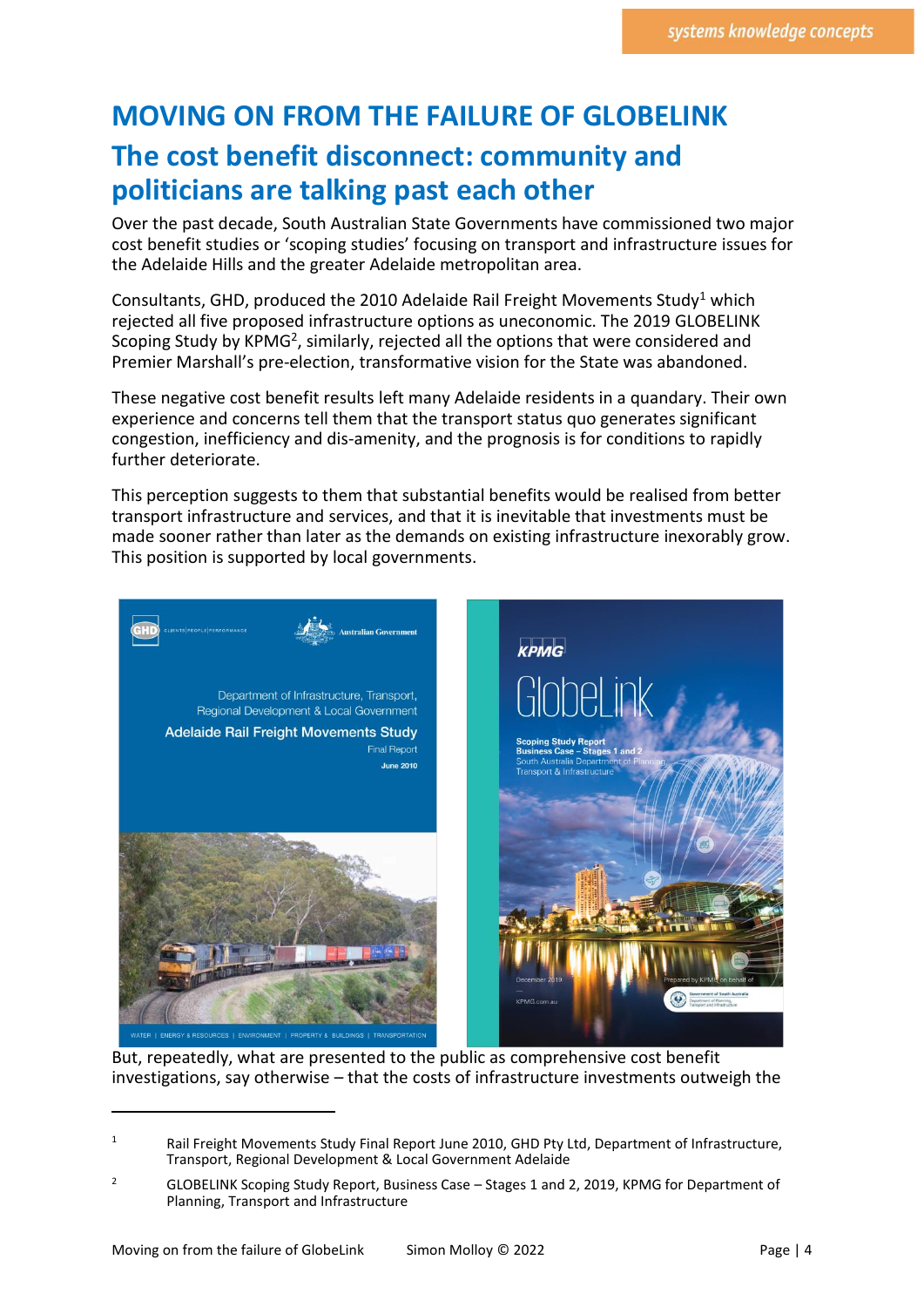benefits – they are uneconomic or, in the dismissive and superficial, language of the day, 'it doesn't stack up'. What's going on?

In fact, the intuitions of Adelaideans are correct. There is a disconnect, a significant gap, between the questions that are being addressed in these economic studies and the problems that communities are seeking solutions for.

In essence, Adelaide's community on the one hand, and the cost benefit studies on the other, are *talking about different things*.

A clear example of this disconnect is the 2010 GHD Adelaide Rail Freight Movements Study. In the pre-study public consultations and in the representations and submissions by local government, first responders, action groups and business, no one actually asked for a freight movement study. Yet that is what it became to the exclusion of the broader issues of amenity, congestion and safety that concern the community.

### **The strengths and weaknesses of cost benefit analysis**

The purpose of cost benefit analysis is to determine whether government-funded projects are in the public interest. Before we commit taxpayer dollars, we need to be confident that any project's benefits are greater than its costs – that it is, simply put, in the community's interests or not to proceed. The idea is simple enough, but cost benefit analysis is one of those things that is simple in concept but difficult in execution.

One of the central objectives in a cost benefit analysis is to estimate a dollar value for all costs and benefits so that they can be incorporated into a single estimate of the project's overall value to society. But some costs and benefits are easier to value than others. The construction costs of building a new road, for example, a relatively straightforward to estimate. So are some of the benefits in terms of time savings for commuters that better roads deliver.

But what about other costs and benefits that are more difficult to value? For example, there may be environmental and amenity improvements arising from a particular project. What if a new road leads to fewer accidents, injuries and deaths? How do we account for the broader economic development impacts of large infrastructure projects such as greater economic growth and more jobs?

Economists have developed many tools, methods and approaches for dealing with such questions but a degree of subjectivity, nonetheless, remains in any cost benefit study.

In addition to some irreducible subjectivity, one of the most important decisions that must be made at the outset of any cost benefit study is the study 'scope'.

'Scope' in this context means several things, such as: What questions is the study trying to answer? What categories of benefits and costs should be considered? Over what geographic area should benefits and costs be considered? How broad should be the range of costs and benefits considered, for example, should long-term economic and social opportunities and developments that might emerge as a result of the investment be considered in the analysis?

How a cost benefit study is initially scoped will exert a considerable influence on how it will turn out. A cost benefit study that is well executed but not well scoped will achieve nothing more than providing accurate answers to the wrong questions.

In all cost benefit studies, many assumptions and forecasts will need to be made, because, obviously, cost benefit studies are mostly about the future. For example, future levels of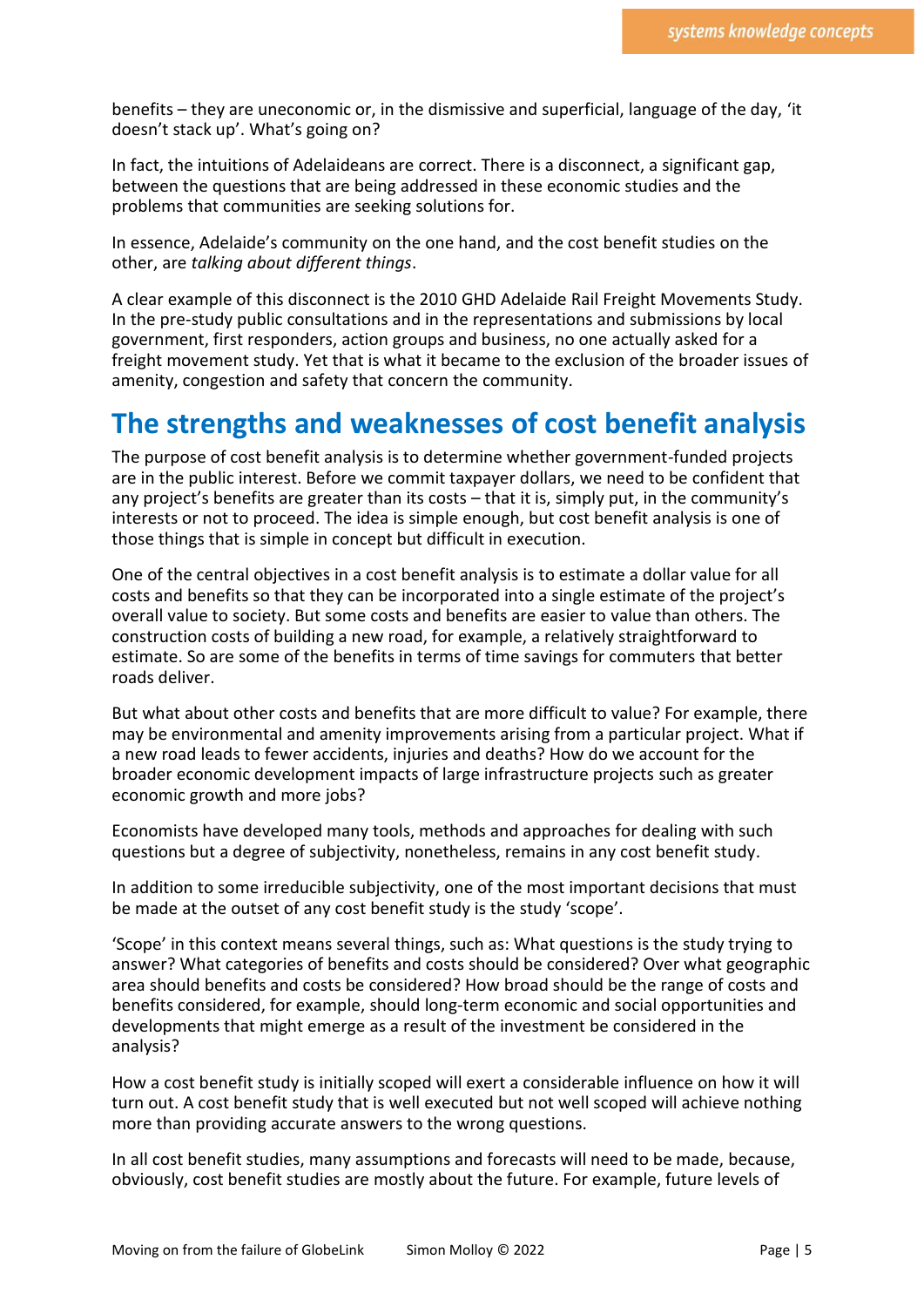freight traffic and other variables will need to be estimated and the quality of these forecasts will strongly influence outcomes.

Additional information on the Commonwealth Government's guidelines is provided in the document, *Cost benefit analysis, Guidance note*<sup>3</sup> . This guide includes the table below which outlines the main steps in a cost benefits analysis. Note, in particular, Step 2 – 'Decide whose costs and benefits count'. This step along with 'Specify the set of options', constitute the all-important scoping phase.

| <b>Step</b> | Action                                                        |
|-------------|---------------------------------------------------------------|
|             | Specify the set of options.                                   |
|             | Decide whose costs and benefits count.                        |
| 3           | Identify the impacts and select measurement indicators.       |
| 4           | Predict the impacts over the life of the proposed regulation. |
| 5           | Monetise (attach dollar values to) impacts.                   |
| 6           | Discount future costs and benefits to obtain present values.  |
|             | Compute the net present value of each option.                 |
| 8           | Perform sensitivity analysis.                                 |
| 9           | Reach a conclusion.                                           |

Given all this complexity, cost benefit studies should be written in such a way that their assumptions, projections and detailed methods are all transparent and can therefore be checked and replicated. Neither of these two studies can be replicated on the basis of the information provided within their pages.

Perhaps the most significant deficiency of these studies from the perspective of the concerns of Adelaide's community, is that they simply did not encompass and consider a broad enough range of costs and benefits and, importantly they did not focus sufficiently on the long term and broadscale benefits which are commensurate with the scale of the investment expenditure being contemplated.

# **What questions were the GHD and KMPG studies actually trying to answer?**

As context for this discussion, it is important to understand the background to the 2010 GHD study. In 2010 sixty-five of South Australia's sixty-eight Local Governments voted in favour to lobby state and federal governments for the removal of trans-national freight trains from the Adelaide Hills and metropolitan suburbs. Work by the Mitcham Rail Freight Committee, Unley, Mount Barker, Adelaide Hills, Murray Bridge and Alexandria councils, and regional development organisations as well as lobbying by community groups and stakeholders, were instrumental in attracting funding for the GHD cost benefit analysis. The community expectation was that their broad concerns about road and rail transport, safety,

<sup>3</sup> see: Cost benefit analysis, Guidance note, obpr.pmc.gov.au/sites/default/files/2021-09/cost-benefitanalysis.pdf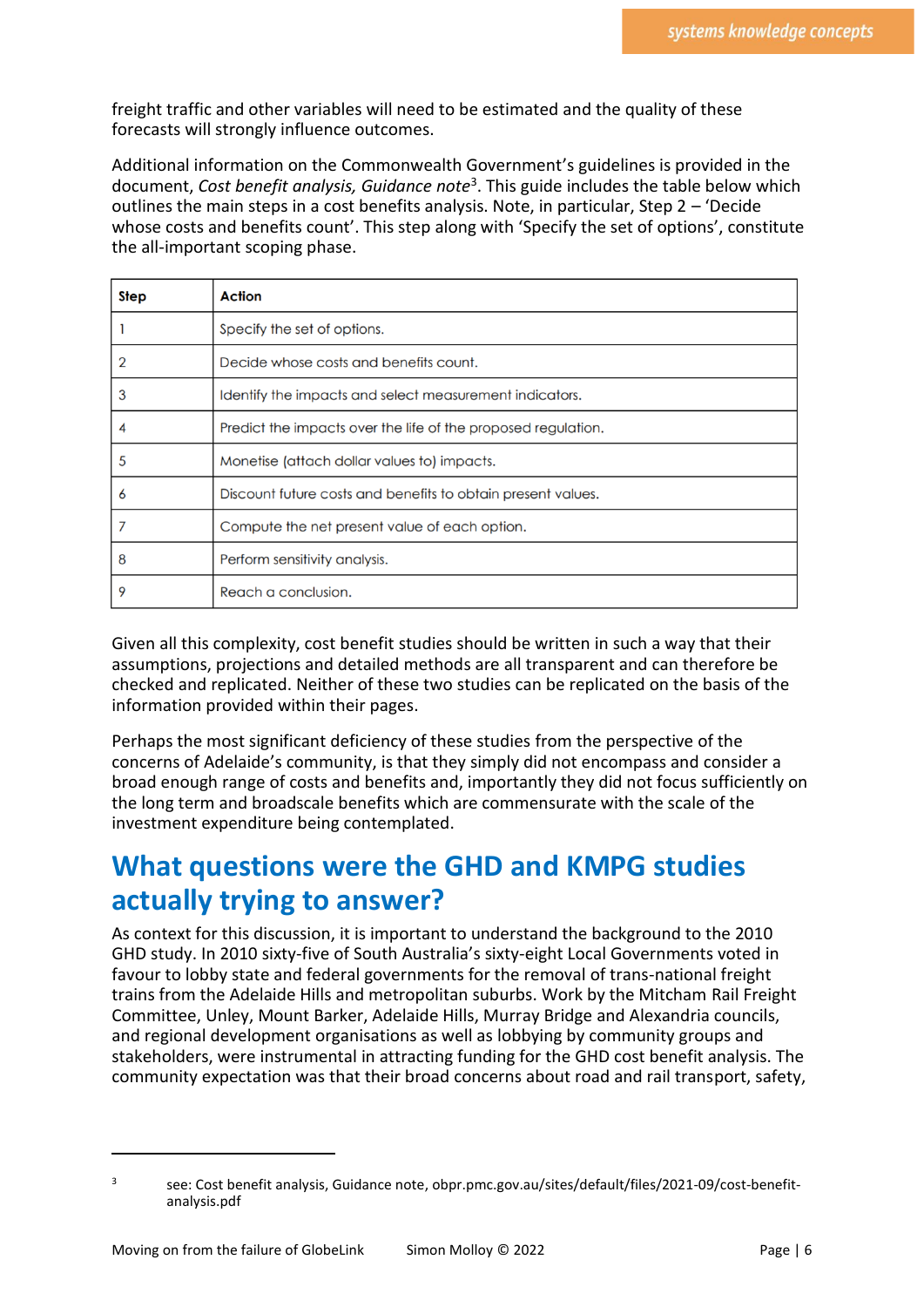productivity, amenity and long-term development planning would be addressed in the study. But this did not happen.

According to the GHD study its key purpose was "*to determine how Adelaide's freight rail network can be made to work better*". The study made some attempt to address questions of amenity but did not consider all of the metropolitan-wide benefits of removing heavy road vehicles from the Hills and Adelaide's metropolitan road network. It didn't consider the national benefits arising from the removal of the weakest link in the national rail network. It did not attempt to evaluate the broader economic development opportunities arising from the infrastructure options considered.

Three of the councils were sufficiently disappointed with the study to commission an independent review. This review stated: "a much broader perspective should be taken in the evaluation of the rail freight corridor options, with careful consideration being given to a range of 'cross-sectoral' issues. These include the differential impacts of the options on settlement patterns and regional productivity in industries other than those generating or receiving rail freight."<sup>4</sup>

The 2019 KPMG GLOBELINK study, while considering a somewhat broader range of issues, again failed to address key stakeholder concerns. This was, in part, because the study was focused on GLOBELINK as proposed by the State Government rather than the issues being articulated by stakeholders. The community wanted less congested metropolitan roads, an unclogged South Eastern Freeway, and Adelaide Hills rail passenger services, not a 'freight only' airport East of Adelaide – one of the key elements of the GLOBELINK vision that was proposed without either community or industry consultation.

Again, this disconnect is the result of the choices made in scoping the study. The question that is too often given too little scrutiny is: does this proposed study reflect the concerns of stakeholders?

These stakeholders could be forgiven for thinking that they are being given the appearance of their concerns being addressed rather than the substance.

According to the KPMG GLOBELINK Scoping Study Executive Summary, the objective of the study was the "understanding and quantifying of South Australia's supply chain challenges and constraints and identifying solutions that support increased trade and investment".

This does not align with the concerns of the Mount Barker Council, for example, that Mount Barker risks becoming a dysfunctional city if the State Government continues to neglect its urgent infrastructure needs.

Thus, whole categories of issues were simply 'out-of-scope' for the KPMG study. The exclusion of whole sets of benefits from any study will lead to its outcome being skewed, perhaps heavily skewed, in a particular direction. Of course, any infrastructure investment will look less economic if whole categories of important benefits are simply not considered.

What Adelaide stakeholders want is an analysis that is comprehensive and considers the long-term planning and economic development issues confronting greater Adelaide.

<sup>4</sup> Adelaide Interstate Rail Freight, Brief for Strategic Assessment of Corridor Options, Report Prepared for City of Unley, City of Mitcham, Rural City of Murray Bridge, June 2010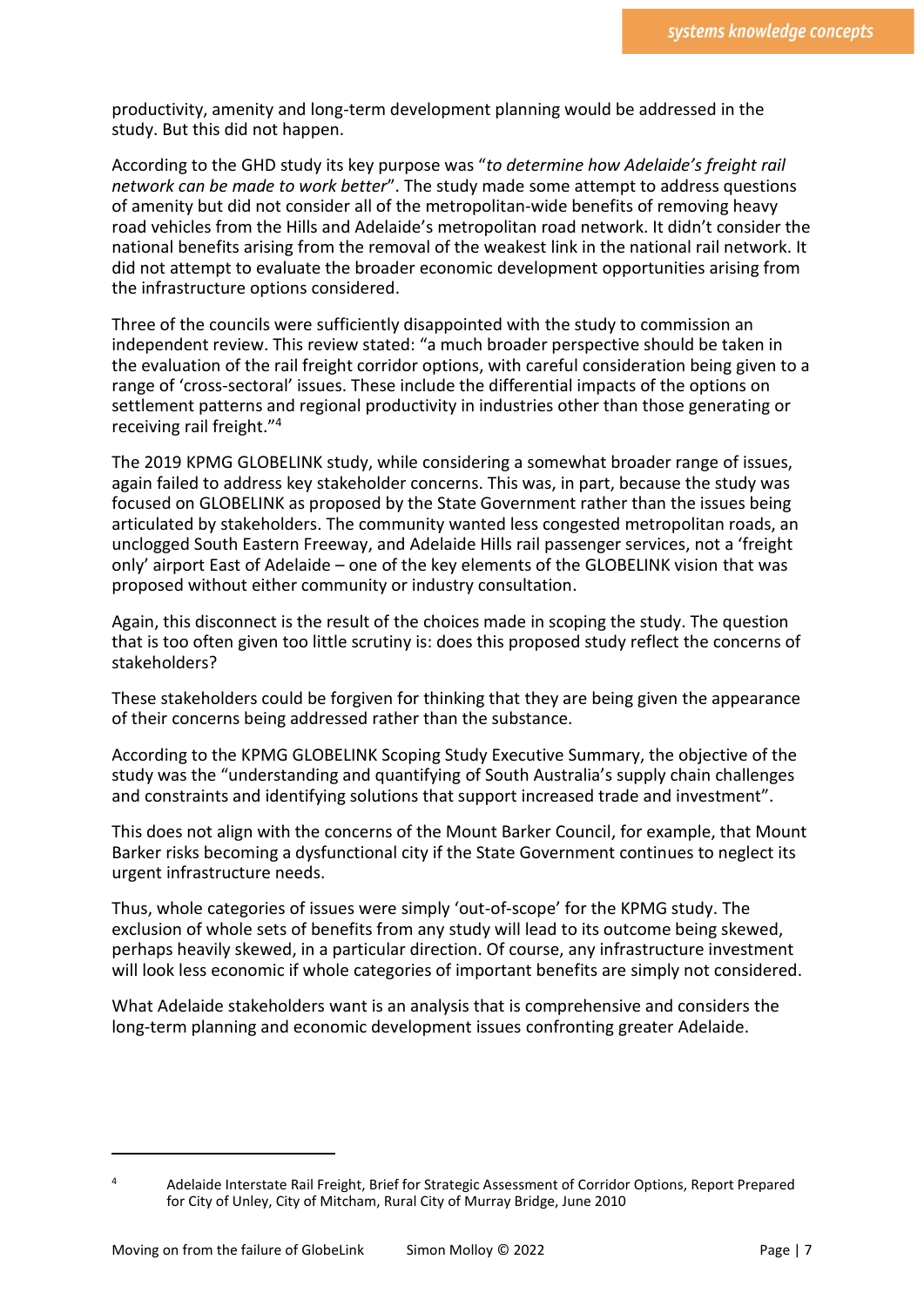# **2022 Mount Barker Mass Transit Study**

In January 2022, Infrastructure SA published the *Mount Barker Mass Transit Study*. <sup>5</sup> The analysis for the report was undertaken by international engineering consultants WSP<sup>6</sup>.

This report's stated purpose was to "provide a holistic, independent view and direction for options to address passenger transport issues from Adelaide to Mount Barker". This report also noted that, "Both current road and rail corridors are utilised by freight; however, freight movements were not within the scope of this study and are not considered in detail."

Nonetheless, throughout this report, the constraints that both road and rail freight traffic impose on commuter traffic are emphasised. In the case of potential commuter rail services:

> *Interacting with freight trains on the existing line would add to [commuter rail] journey times and unreliability. Freight trains travel at very slow speeds, can be up to 1800m long and utilise the track during peak commute times. Any passenger services on this line would be limited in frequency and speed by freight services, likely spending extended time waiting on passing loops (p 3).*



*The SEF is a key freight route between Adelaide and Melbourne and Adelaide and the South East. Heavy vehicles account for 10.5% of total vehicles at the Mount Barker end of the freeway and are overrepresented in crashes (12% of vehicles involved in crashes between 2018–2020). Due to safety concerns associated with the steep descent from Crafers to Tollgate, they are mandated to travel in the left lane and restricted to a maximum speed of 60kph. This essentially provides only a two-lane route for light vehicles (which can travel at up to 90kph). Having vehicles travelling at different speeds on the same corridor adds to safety risks and limits the capacity of the corridor to some extent.*

By operating under the assumption that the presence of national freight traffic on the South Easter Freeway is an immutable fact, the analysis remains partial and cannot provide responses for the majority of the community's concerns.



<sup>5</sup> Mount Barker, Mass Transit Study Summary Report & Recommendations, Infrastructure SA, January 2022[. https://www.infrastructure.sa.gov.au/our-work/independent-advice/ISA-MBMT-Report.pdf](https://www.infrastructure.sa.gov.au/our-work/independent-advice/ISA-MBMT-Report.pdf) (accessed 8/2/22)

<sup>6</sup> see www.wsp.com/en-AU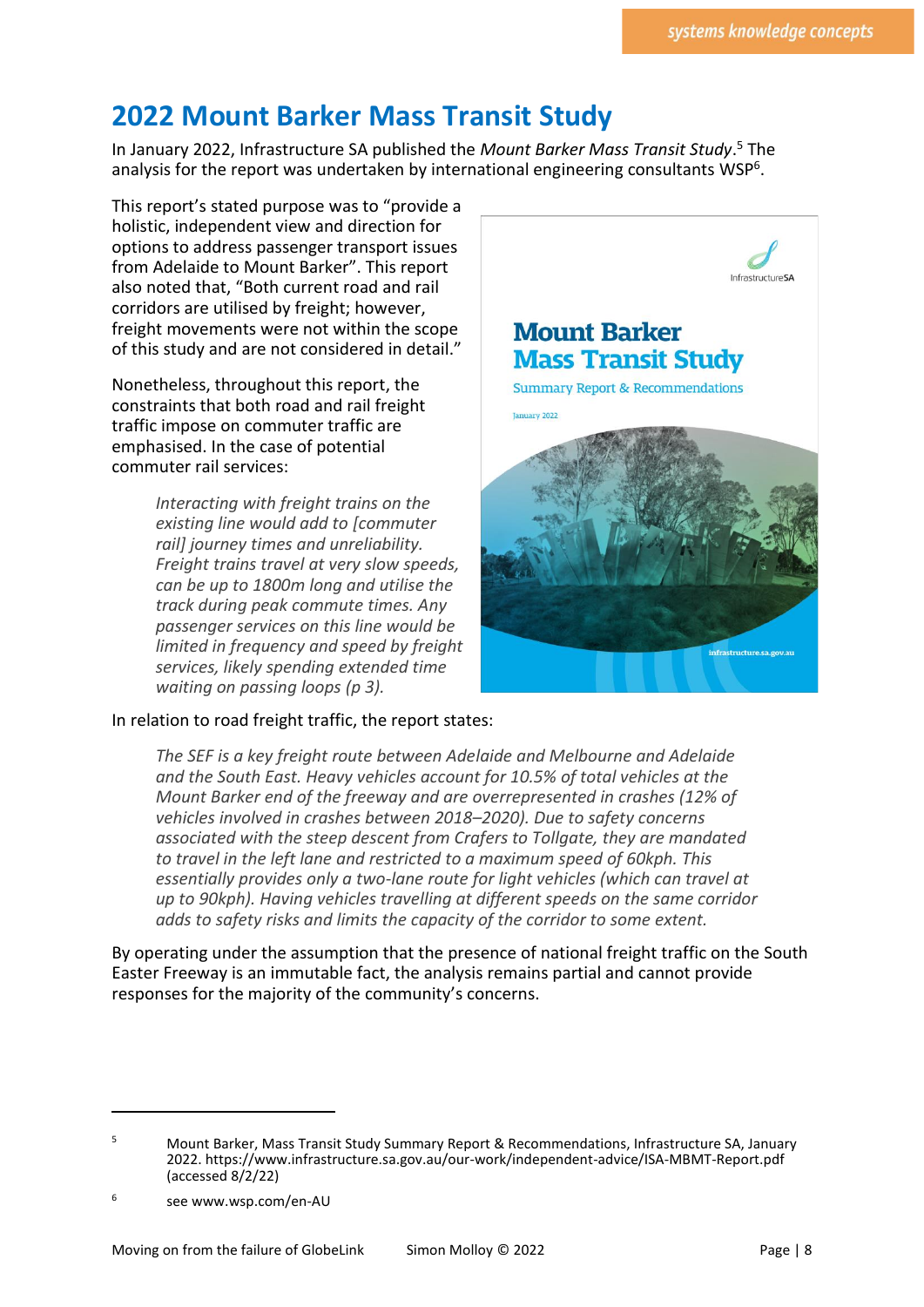One of the conclusions in the original WSP report<sup>7</sup> which was not reproduced in the report published by infrastructure SA was:

> *It is apparent that there is a significant gap in knowledge and understanding of issues associated with both bus and rail transport within the Hills community. This high-level assessment of the many options put forward has identified these and described the challenges that would need to be overcome and the limitations they pose on any new service. Sharing this information with the community may assist in helping to understand why many of the proposals put forward are not appropriate.*

The large collection of South Australian councils and community action groups that have been advocating for two decades for meaningful change, are unlikely to be placated by the assertion that they are ignorant of the key issues and are likely to be sceptical that a re-education process will change their views.



Again, this analysis and report is partial, not holistic as claimed, and presumes that a truly broad perspective is simply irrelevant. Like the reports and analyses before it, it does not address the broad scope of issues the community is concerned with.

# **Towards a meaningful cost benefit scope**

The persistence of the demand for an Adelaide city bypass corridor for trans-national freight and as a solution for amenity and congestion issues, at minimum, supports a comprehensive consideration of its broadly defined costs and benefits and long-term economic development implications.

A new city bypass multimode transport corridor East of the Mount Lofty Ranges is the only development which enables:

- The substantive removal of trans-national road freight from Adelaide's metropolitan road network, particularly the South Eastern Freeway.
- The removal of freight trains from Adelaide's metro rail and road networks (including twenty-four level crossings)
- The freeing-up of Hills rail capacity for effective express commuter services from the Adelaide Hills to the city and possible future Murray Bridge and Victor Harbour services.
- Improved capability, capacity, safety and efficiency of the Adelaide metropolitan road network and the National Rail Network.
- Substantial new long-term economic and community development opportunities such as modern industry precincts as well as opening up substantial new areas for sustainable and affordable residential growth.

<sup>7</sup>

Infrastructure South Australia, Mount Barker Mass Transit Study, Options Assessment Final Report, [www.infrastructure.sa.gov.au/our-work/independent-advice/WSP-MBMT-Report-ES.pdf](http://www.infrastructure.sa.gov.au/our-work/independent-advice/WSP-MBMT-Report-ES.pdf) (accessed 8/2/22)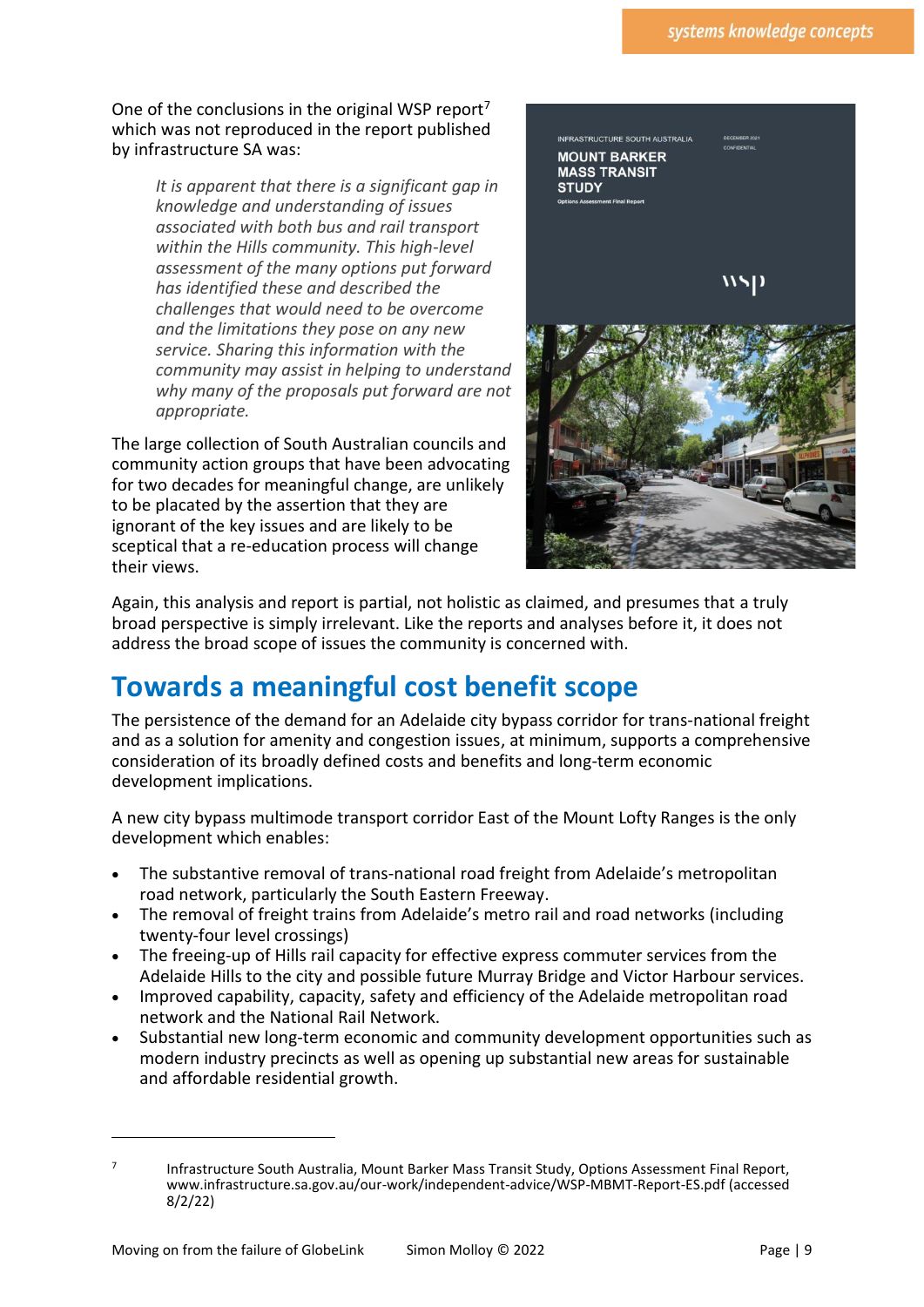• The protection of Adelaide's historic urban form, character and amenity for generations to come.

Considering these points, a comprehensive cost benefit analysis of a multi-mode transport corridor to the East of Adelaide would include in its scope:

- The benefits for Adelaide's metropolitan transport network beyond simply reductions in level crossing waiting times for motorists.
- Benefits of significant improvements to public safety and commuter congestion on the South-Eastern Freeway and resulting improvements in roadway operational life, maintenance costs and road work disruptions.
- The benefits of an express passenger rail service for commuters to Adelaide from the rapidly growing residential base in the Adelaide Hills and regions.
- Benefits to the National Rail Network and efficiency gains for the national freight task from the removal of the Adelaide Hills/metropolitan alignment from the freight network.
- The economic benefits of a significant improvement in land availability and affordable housing in its own right and as an alternative to increasing urban density and infill in the Adelaide metropolitan area.
- The growth opportunities for industry resulting from better connectivity with the National Freight Network.
- Consideration of the long-term economic development benefits arising from significant improvement of Adelaide's transport infrastructure (including avoiding the negative consequences of Adelaide's marginalisation from the national rail freight task if no new corridor is built).
- The contribution of such infrastructure towards the goals of the United Nation's Decade of Action on Road Safety charter to reduce road deaths by 50% by 2030, a principal strategy being the separation of heavy vehicle operations from community road networks and pedestrian throughfares.
- Value of the investment to public health and the environment, including reduced CO2 and particulate emissions over metropolitan Adelaide.
- Benefits to the nation, national security and industry of a more advanced road and upgraded alignment for National Highway One and the National Rail Network.
- Benefits for Adelaide and South Australia to progressively relocate heavy industry out of the metropolitan area to modern, clean, innovation precincts connected directly to the National Transport Network.

This list of factors may seem long and detailed, but it would be quite normal practice for a cost benefit study that seeks a comprehensive and holistic analysis of a major infrastructure project. Ultimately, the question of scope comes down to the motivation and vision for conducting the study.

Given the history of these issues, community involvement in any future scoping process is critical. Such involvement should not be superficial in the sense that community inputs are sought and then effectively ignored.

# **The mistaken presumption of the need for full government funding**

A major factor that influences the viability of any large infrastructure project is the manner in which it is financed. If a private sector company is contemplating a large investment, it does not undertake a cost benefit analysis, it develops a business case. The difference between the two is, in essence, a difference of scope. A business case does not need to take into account issues of community amenity (beyond requirements under law) and broader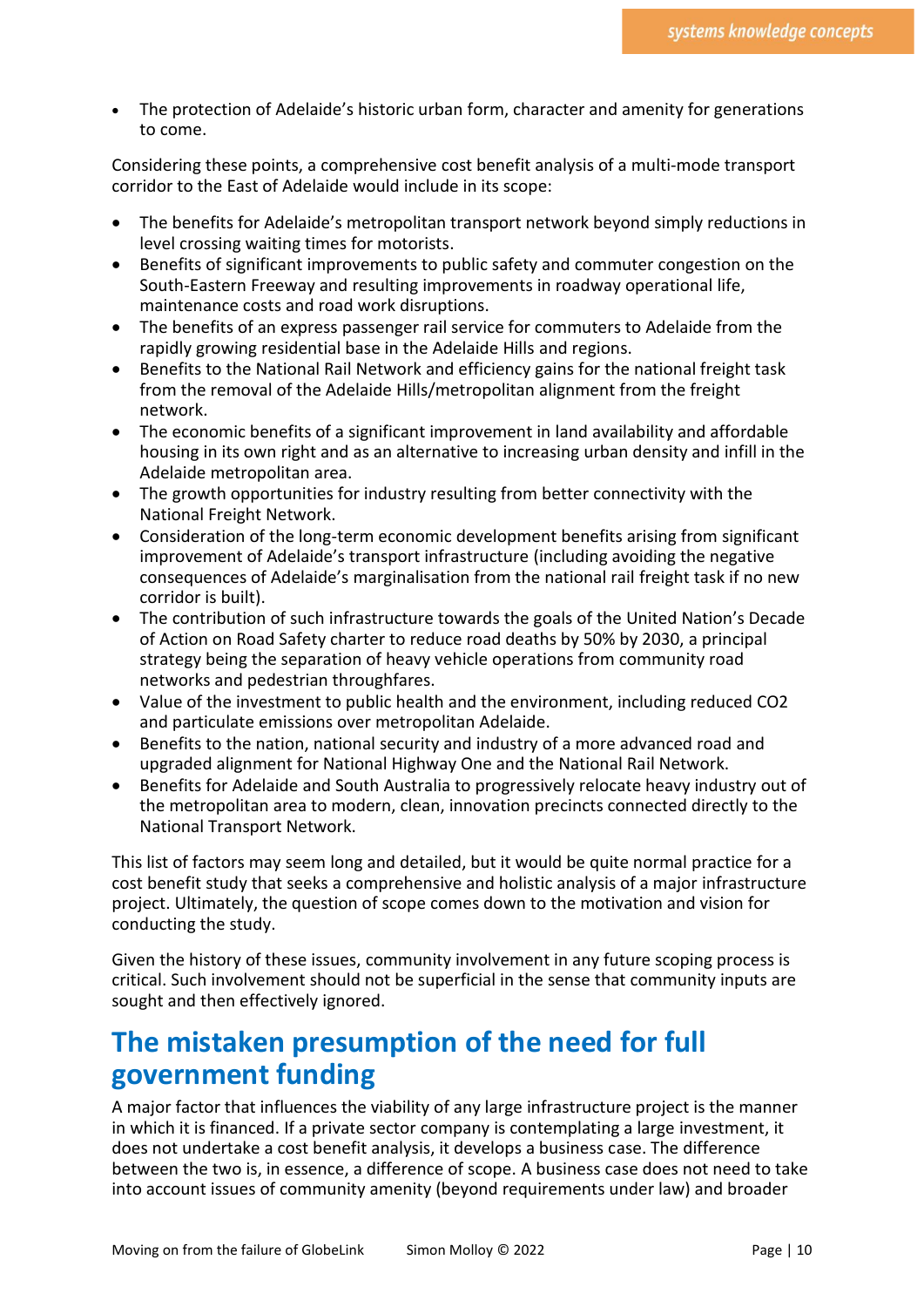economic development considerations. The purpose of the business case is to determine whether the investment being contemplated will generate an acceptable commercial return.

The cost benefit and scoping analysis that has been undertaken by South Australian governments so far assumes that infrastructure will be government funded. This presumption needs to be examined, especially in an environment of low interest rates and the extraordinary interest of global private capital seeking Australian infrastructure and logistics industry investments.

Public Private Funding models are complex and need to be carefully approached by governments with the public interest clearly in focus. They do, however, offer new options and considerable opportunities for developing major infrastructure projects particularly at this time.

The lack of focus on national level benefit also misses opportunities for Federal funding contributions. The proposed Eastern Transport Corridor represents nothing less than an upgrade of the weakest link in National Highway One and the elimination of the weakest link in the national rail network.

Alternative funding models, for example value capture models, which operate in the public interest should also be explored as part of any thorough consideration of a project like the Eastern Transport Corridor.

### **Conclusions**

South Australian politicians make much of Adelaide's unique heritage and inherent attractiveness. These characteristics emerge from the unique historical origins of Adelaide and are, to a very large extent, the manifestation of Colonel Light's unique plan for Adelaide. But a successful future for South Australia entails the ongoing growth of Adelaide. How can this growth be accommodated within Light's vision?

As the primary mechanism to accommodate Adelaide's growth, both major South Australian political parties advocate that we adopt the international urban planning practices of infill and densification occurring in many global cities. An alternative is to expand Adelaide's footprint to the East of the Mount Lofty Ranges supported by modern transport corridors.

The modelling of the economics of infill and densification that have led to this approach can also be reasonably questioned, with different conclusions arising from alternative assumptions and scoping. The behaviour of the residential accommodation market would seem to suggest that planners are out of touch with community preferences. The current growth of residential land use in the Adelaide Hills and on the Fleurieu show that Adelaide's residents want space not densification. The COVID pandemic and increased incidence of work-from-home has driven preferences further in this direction.

The international homogenisation of Adelaide's urban and suburban landscape is inconsistent with Light's plan and legacy. It undermines the unique amenity that Adelaidean's prize. The now pervasive in-fill developments are regularly and viscerally opposed by residents and local governments who are concerned with the inadequacy of infrastructure, the environmental impact and the loss of community stability, amenity and identity.

Adelaide remains the only Australian capital without a city bypass corridor for trans-national road and rail freight. The absurdity of funnelling trans-national heavy and bulk freight through the heart of a major modern city seems lost on our politicians and bureaucrats. It is